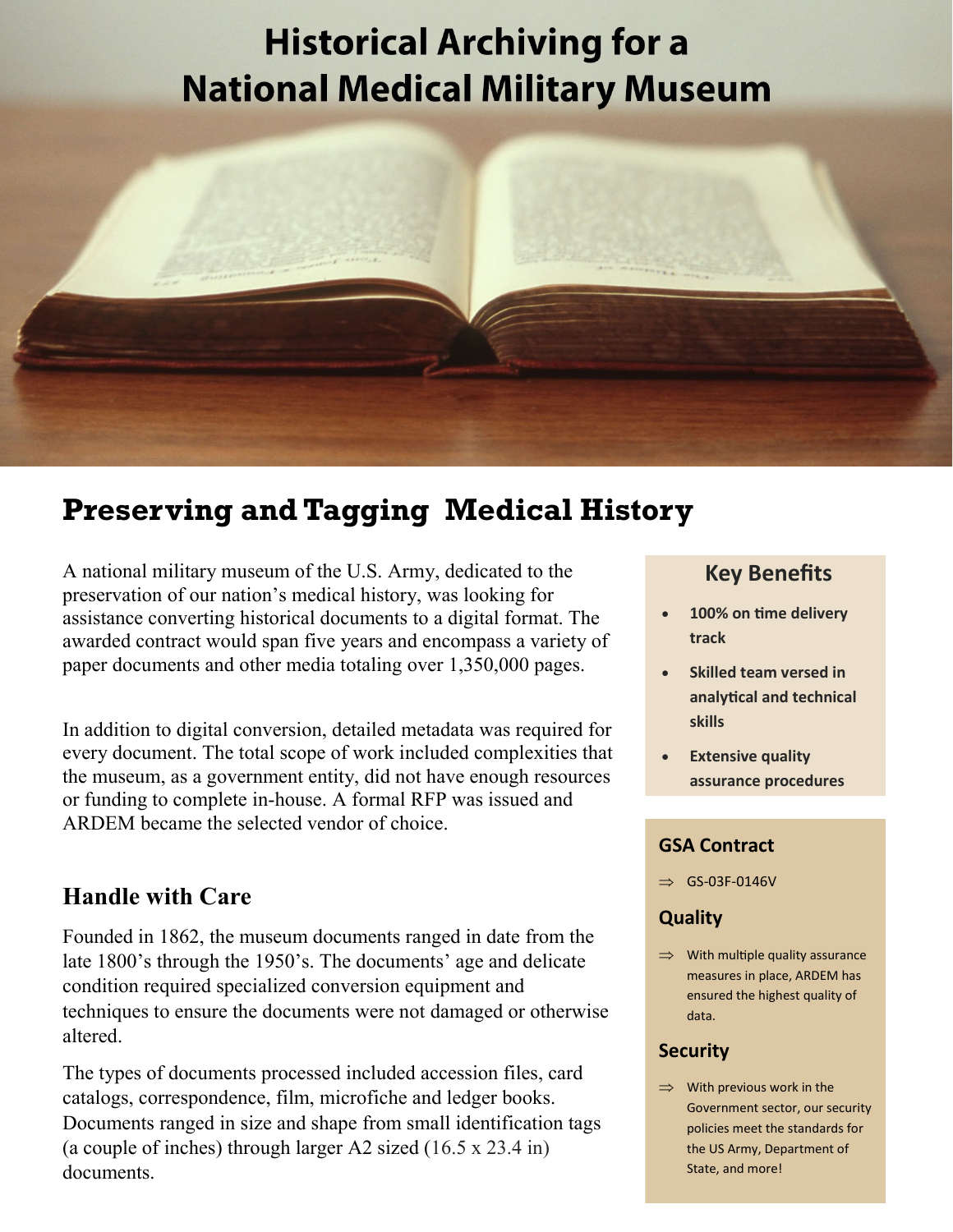Traditional production scanners with pass-through feeders were not sufficient for a project of this scope. ARDEM's varied selection of scanners included multiple overhead scanners and book scanners which would capture a digital image without any rollers or other apparatus touching the documents.

This enabled the documents to remain in the exact condition as received during the entire process. The museum was also able to benefit from ARDEM's unique skillsets within the team assigned to the museum project. ARDEM's past experience with museum quality and historic documents assured the documents would always be handled with expert care.

## **Conversion**

The actual conversion process was purely a manual effort due to the delicate nature of the documents.

Digital images were created at a minimum of 600 dpi resolution but often at 1200dpi. File format was as uncompressed Tiff, JPEG and PDF. All PDF images are OCR'd. All OCR'D PDFs are further converted to PDF/A format. The film negatives and microfiche included in the documents is separately converted to the required digital formats and placed in the correct location/ sequence in the digital files.

## **Metadata**

Document conversion comprised of half of the overall requirements for. Once the documents were converted and renamed based on specific naming conventions, detailed electronic tagging (metadata) was also needed. The parameters for metadata were different for each type of document processed.

On average, 15 fields or more of data needed to be sourced from each document. Depending on the document type, this information could include names, places, organizations, item names, descriptions, identification numbers and more. Often, this would be hard to find and ARDEM analysts were trained how to decipher certain information.



Each item was scanned one at a time; every page of each book was turned one at a time; double-sided pages were digitized one side at a time.



The benefits of a GSA contract holder entitles that the company has proven levels of high confidentiality, security, and compliance